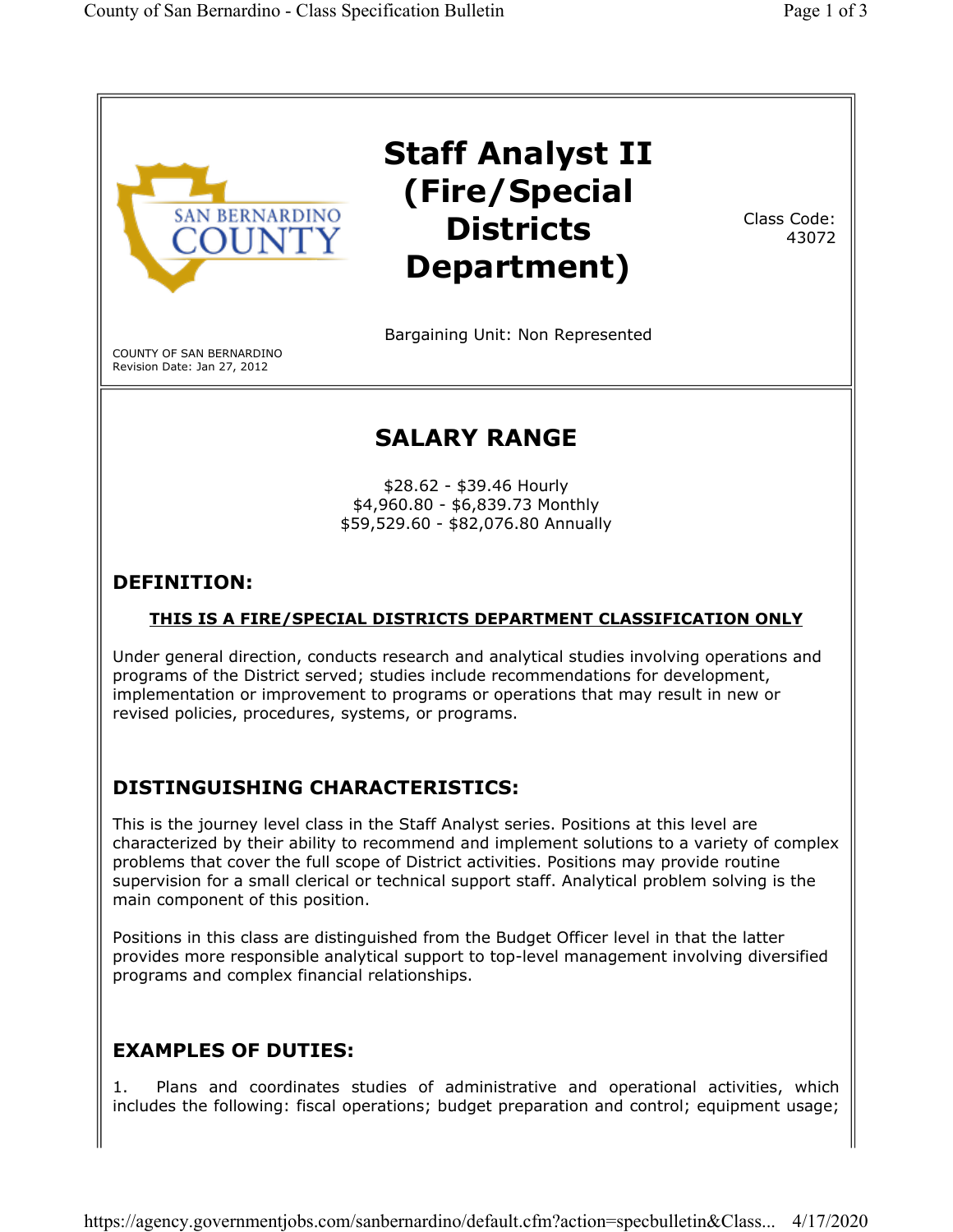staff patterns; work flow; space utilization; affirmative action and training plans; writes reports and recommendations for appropriate action based on analysis of gathered data.

2. Analyzes and makes recommendations in the development of various budgets and fiscal procedures; justifies and presents less complex budgets; controls District purchases and expenditures; reviews financial data on an on-going basis to ensure conformance with established guidelines; recommends and establishes fiscal procedures to improve District operations based on cost.

3. Recommends and establishes contract forms and procedures; develops and processes bid proposals and agreements; interprets contract terms and monitors adherence; recommends solutions to contractual problems.

4. Researches methods necessary for specific grant proposals; prepares grant applications and all subsequent follow-up; recommends and monitors procedures for grant implementation.

5. Develops and recommends various policies and procedures upon request; develops written procedures to implement adopted policy or to clarify and describe standard practices; designs or improves forms to expedite procedures; coordinates the publication and dissemination of same.

6. Develops District training plans; coordinates organizational staff development needs and District requirements; administers training budget.

7. Participates in various meetings and presents requested and independently gathered data to assist management in making administrative and operational decisions.

8. May direct and train subordinate clerical and technical personnel in routine matters; assign and evaluate work.

9. Reviews present and pending legislation to determine effect on District operations and presents recommendations in verbal or written form.

10.Prepares a variety of reports, records, correspondence, and other documents.

11.Provides vacation or temporary relief as required.

12.Provides other duties as required.

#### REPRESENTATION UNIT:

Non-Represented

### SALARY RANGE:

N39

### MINIMUM REQUIREMENTS:

**Education:** A Bachelor's degree from an accredited college or university, preferably in Public or Business Administration, Finance, Economics, or other related field.